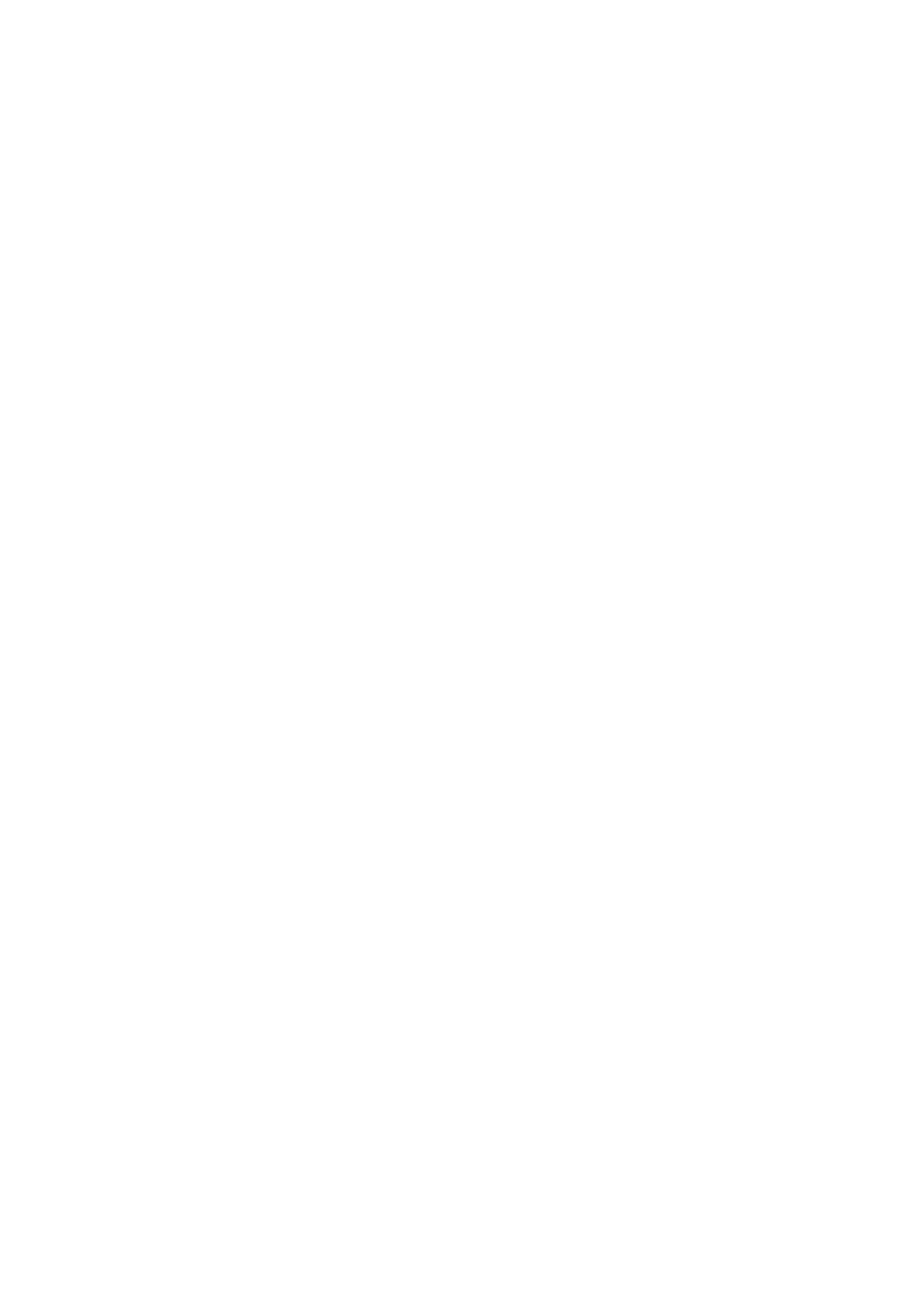

uckland Transport

6 Henderson Valley Road, Henderson, Auckland 0612 Private Bag 92250, Auckland 1142, New Zealand Ph 09 355 3553 Fax 09 355 3550

<span id="page-2-0"></span>7 July 2015

Penny Bright waterpressure@gmail.com

Dear Penny

#### Local Government Official Information and Meetings Act 1987

#### CAS-581119-X3C2H2

Thank you for contacting Auckland Transport on 12 May 2015 requesting information regarding public subsidies and transport services.

Auckland Transport can confirm the following information as per your request:

1. Since Auckland Transport was established on 1 November 2010, on a yearly basis, please provide a detailed breakdown which shows exactly how much public subsidy has been received by each and every private passenger provider for:

- a) Buses
- b) Ferries
- c) Trains

Payments to passenger transport providers are subject to contractual arrangements between Auckland Transport and each transport operator/provider. Due to contractual confidentiality, Auckland Transport has declined this portion of your request in accordance with section 7(2)(b)(ii) of the LGOIMA in that the information is commercially sensitive and the release of this information would likely to unreasonably prejudice the commercial position of the transport operator.

2. Please provide copies of all/any 'cost-benefit' analyses, produced by Auckland Transport, consultant or contractor, or all/any other party/parties, which prove that public subsidy of private passenger transport services, is more 'cost-effective' than 'in-house' public service provision.

NZTA is a co-investor of Public Transport services together with Auckland Council. As part of NZTA's statutory function, they endorse Auckland Transport procurement strategies that are required to demonstrate Value for Money (VfM). NZTA are required to be satisfied that VfM is being delivered by the proposed strategy. Your request for this documentation is therefore declined under section 17(e) of the LGOIMA, as the information requested does not exist.

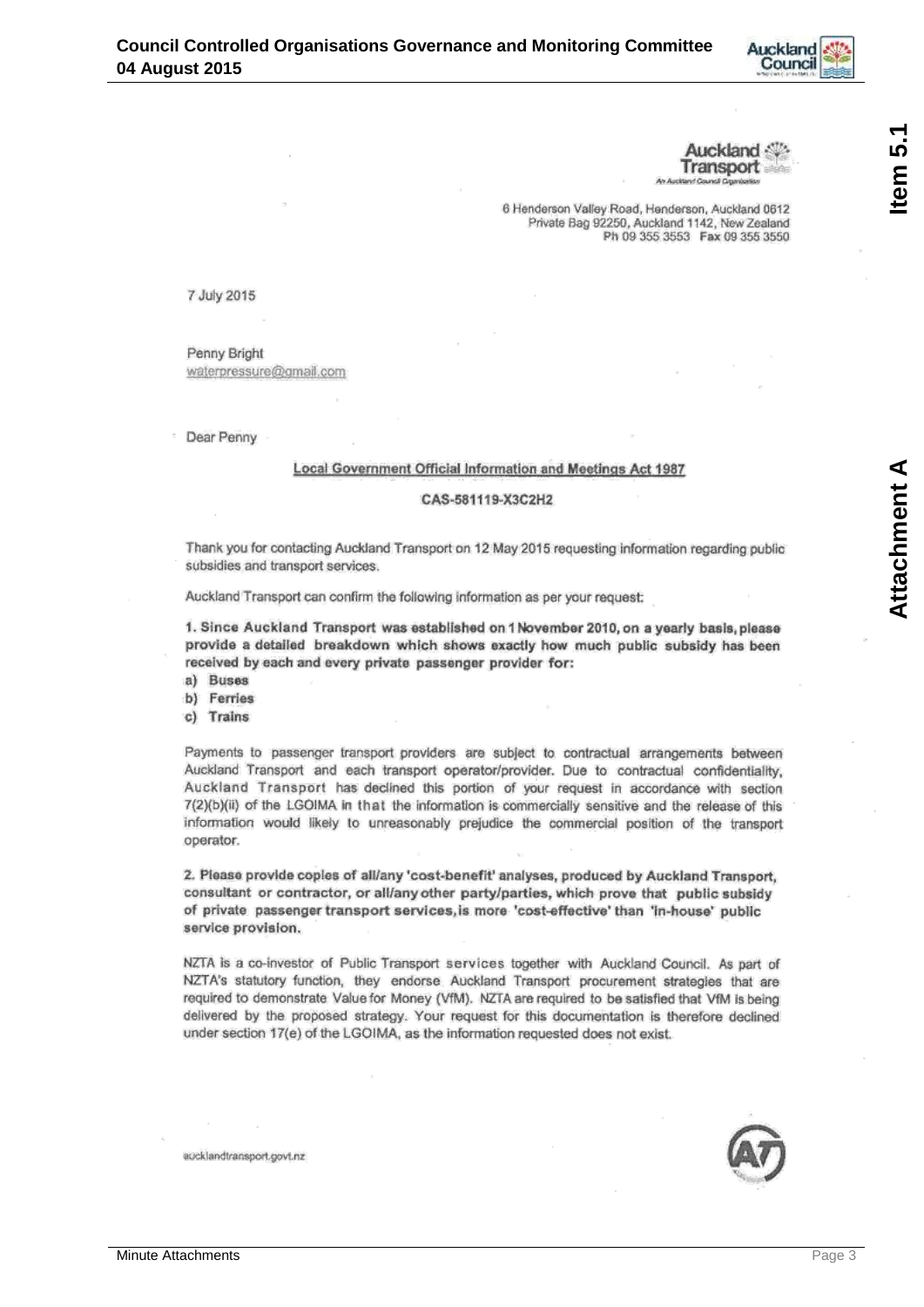

3. Please provide copies of all/any requests received by Auckland Transport from the Auckland Council Governing Body or any Committee of Auckland Council for ANY 'costbenefit' analyses, produced by Auckland Transport, to ensure that public subsidy of private passenger transport services is more 'cost-effective' than 'in-house' public service provision.

å

4. Please provide copies of all/any requests received by Auckland Transport from the Board of Auckland Transport for any 'cost-benefit' analyses, which prove that public subsidy of private passenger transport services is more 'cost-effective' than 'in-house' public service provision.

This portion of your request has been declined in accordance with section 17(e) of the LGOIMA as the documentation requested does not exist.

5. Please provide the information/'organisational flow chart', which shows whom exactly from Auckland Transport is responsible for awarding contracts for private passenger transport services.

Dependant on the value of the contract, financial delegations for awarding contracts for private passenger transport services are restricted to the following:

- I. Chief Executive Office
- II. Chief Strategy Officer or
- III. General Manager of AT Metro

6. Please provide the information which clearly explains the tendering process for Auckland Transport contracts for private passenger transport services.

å.

7. Please provide the information which shows the 'corruption risk' processes and procedures in place, in order to minimise potential 'conflicts of interest' in the awarding of contracts for private passenger transport services.

Auckland Transports Procurement Strategy is published on the procurement pages of the AT website.

Please see the following links:

Auckland Transport chland Council Organizet

https://at.govt.nz/about-us/procurement/

https://at.govt.nz/media/imported/4186/PR01-01%20(Jul12)%20Procurement%20Policy%20V2.pdf

https://at.govt.nz/media/imported/4186/PR02-01%20(Jul12)%20Procurement%20Strategy%20V2.pdf

We are also expecting to release a new Procurement Strategy effective from 01 July this will be published as soon as approved and will replace the current documents on our website.

The strategy details our process for tendering and both documents cover the requirements with regard to the management of conflicts of interest.

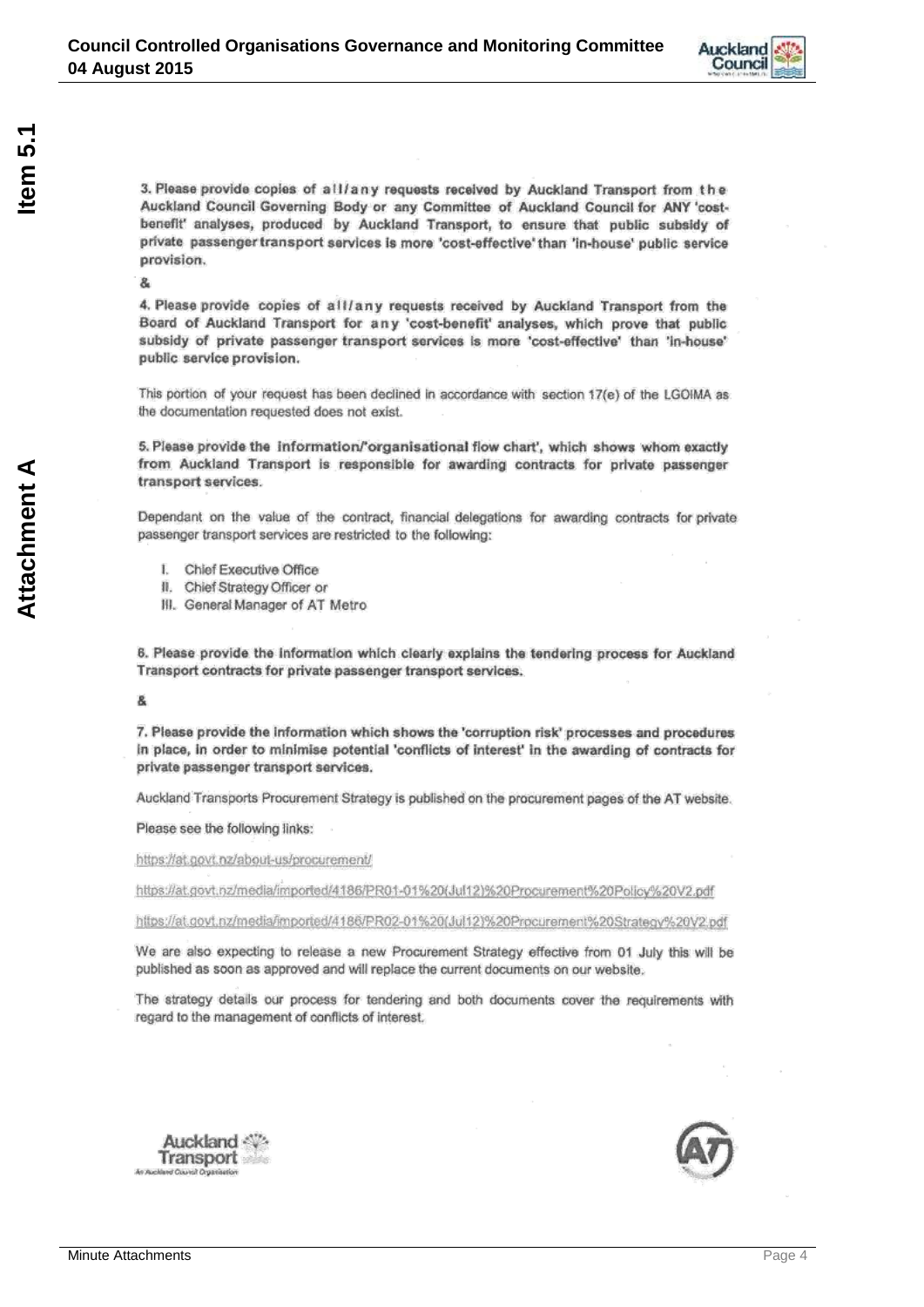

**Attachment A** 

Our Procurement Conflicts of Interest Guide in the link below also outlines the requirements of our Evaluation Teams around declaring conflicts of interests and our process requires all Tender Evaluation Members to complete a Conflict of Interest Declaration prior to evaluating any tender.

https://teams.at.govt.nz/sites/prc/ProcurementFramework/PR04-103%20%28Jan13%29%20Conflict%20of%20Interest%20Guide.docx

8. Please provide the information which shows how Auckland Transport 'corruption risk' processes and procedures, are audited by:

a) Auckland Council

b) External auditors e.g. the OAG

Auckland Council does not currently audit any AT procurements. Our external auditors, Audit New Zealand do however conduct reviews in this area. Your request for this documentation is therefore declined under section 17(e) of the LGOIMA, as the information requested does not exist.

9. Please provide all/any information which proves that Auckland Transport provided to Auckland Council, alternative recommendations to fuel taxes/road tolls/rate increases.

Auckland Transport has not provided Auckland Council with any advice on alternative recommendations to fuel taxes/road tolls/rate increases. All advice to Auckland Council on transport funding options came from the Independent Advisory Body (IAB). Your request for this documentation is therefore declined under section 17(e) of the LGOIMA, as the information requested does not exist.

We trust the above information has addressed the matters raised however, should you believe that we have not responded appropriately to your request, you have the right in accordance with section 27(3) of the LGOIMA to make a complaint to the Office of the Ombudsman to seek an investigation and review in regard to this matter.

If you have any further queries, please contact me on (09) 355 3553 during business hours, quoting Local Government Official Information request number CAS-581119-X3C2H2.

Yours sincerely

Ray Day **Customer Response Manager** 



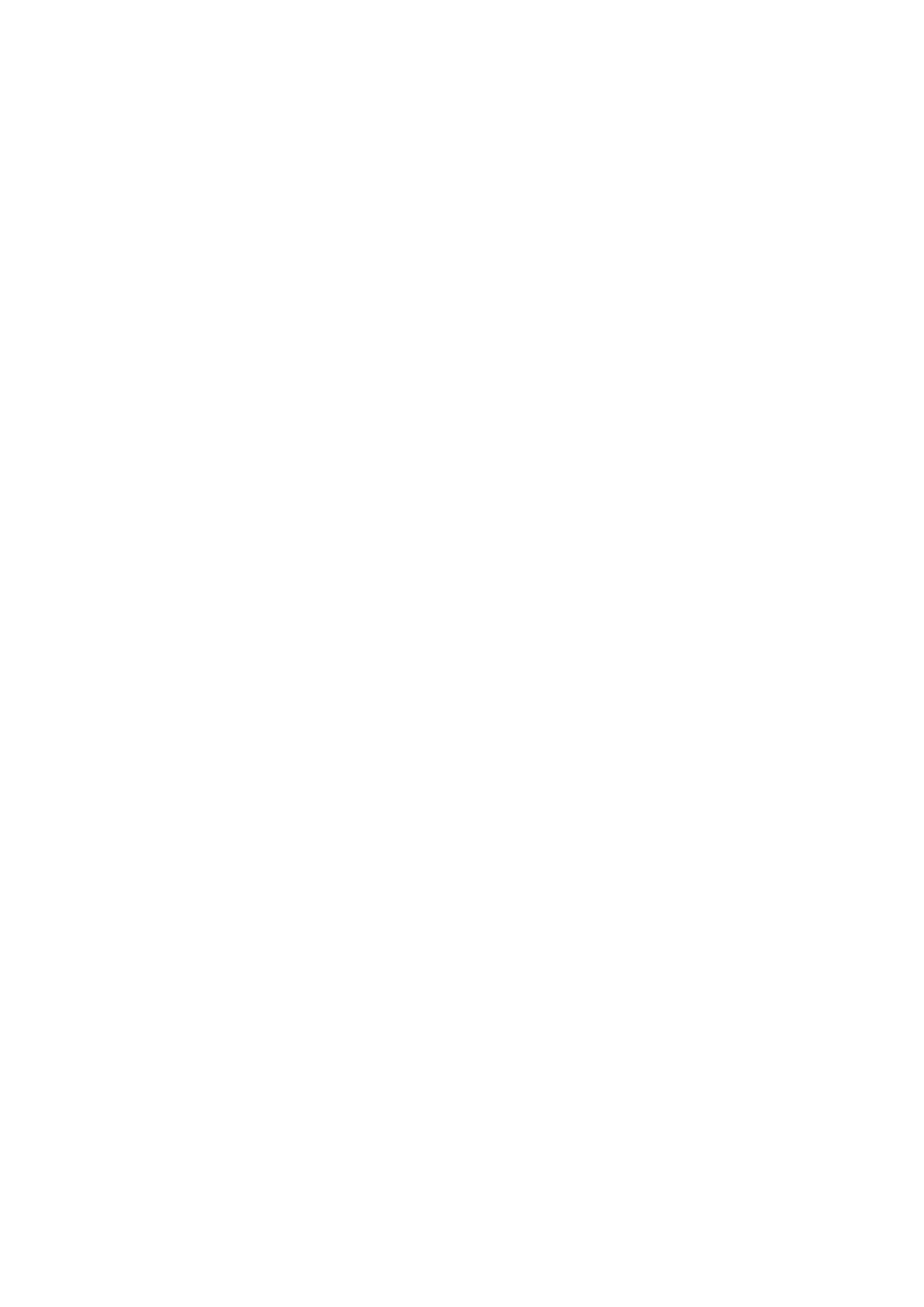<span id="page-6-0"></span>



Auckland<br>Council

 $\frac{1}{\theta}$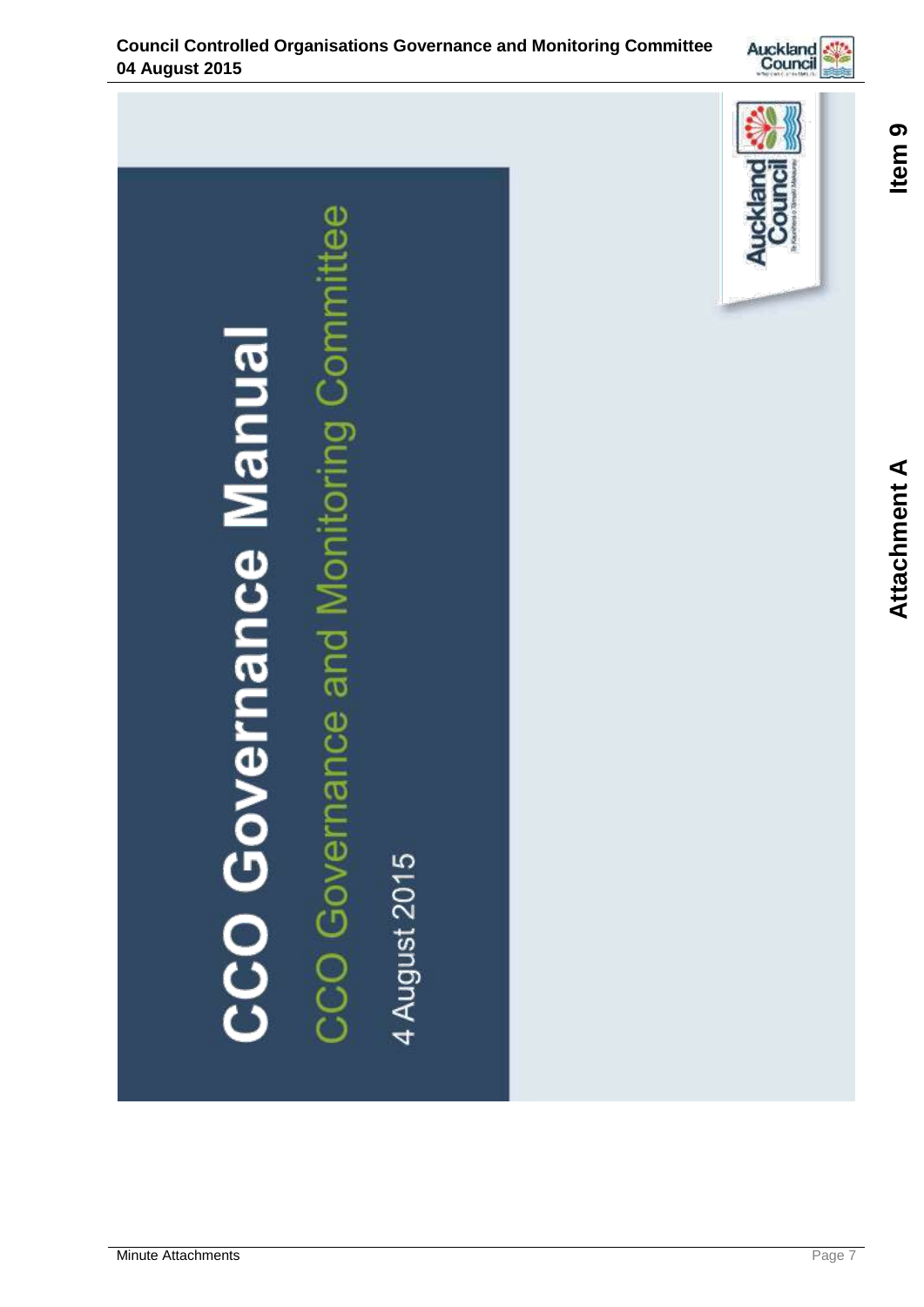**Contents** 

Development of the CCO Governance Manual

Dutline of the content in the manual

 $\overline{\mathcal{N}}$ 

Questions

3.



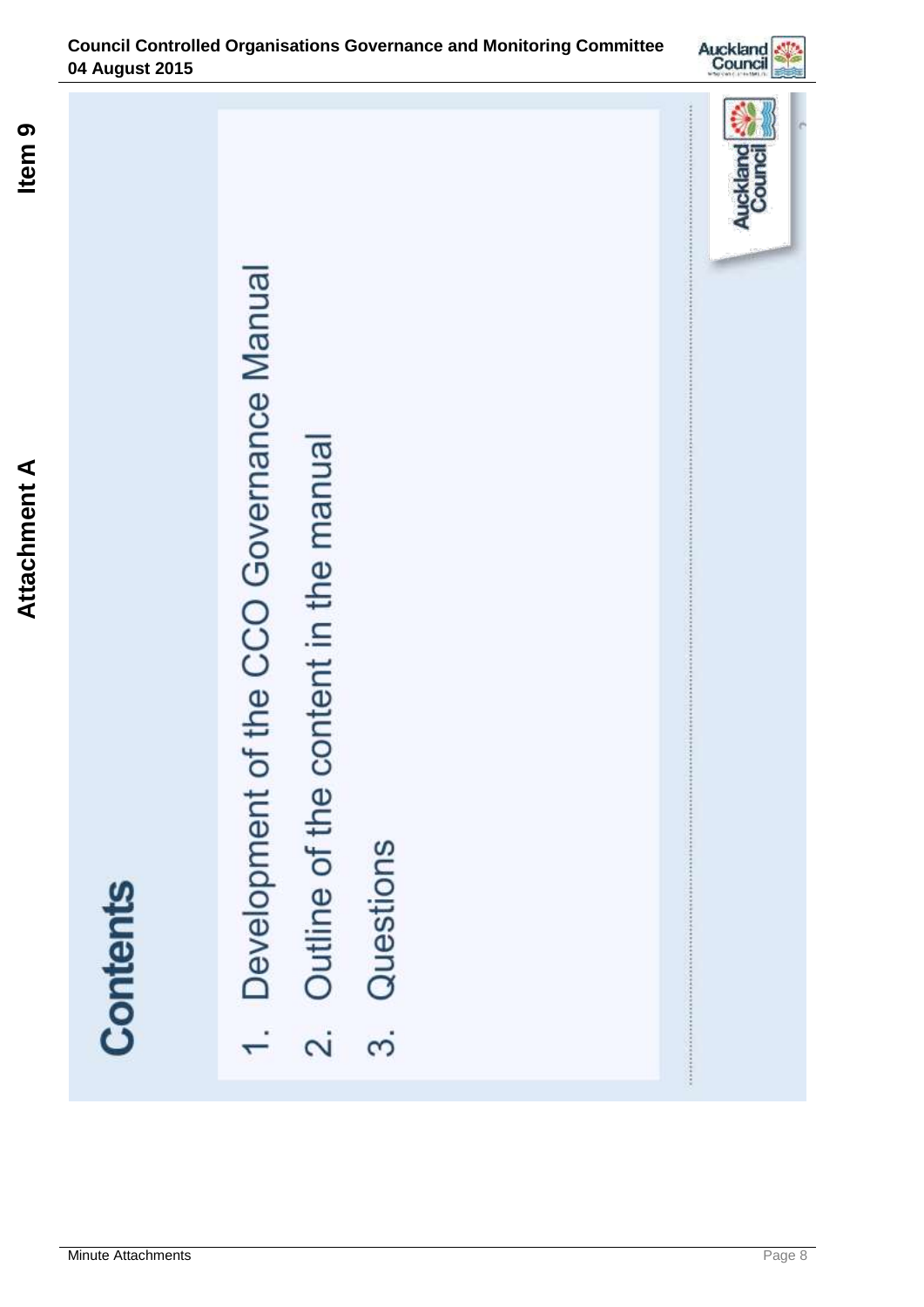

### **Council Controlled Organisations Governance and Monitoring Committee 04 August 2015**

Minute Attachments **Page 9** 

**Attachment Attachment A** 

**Item 9**

Item<sub>9</sub>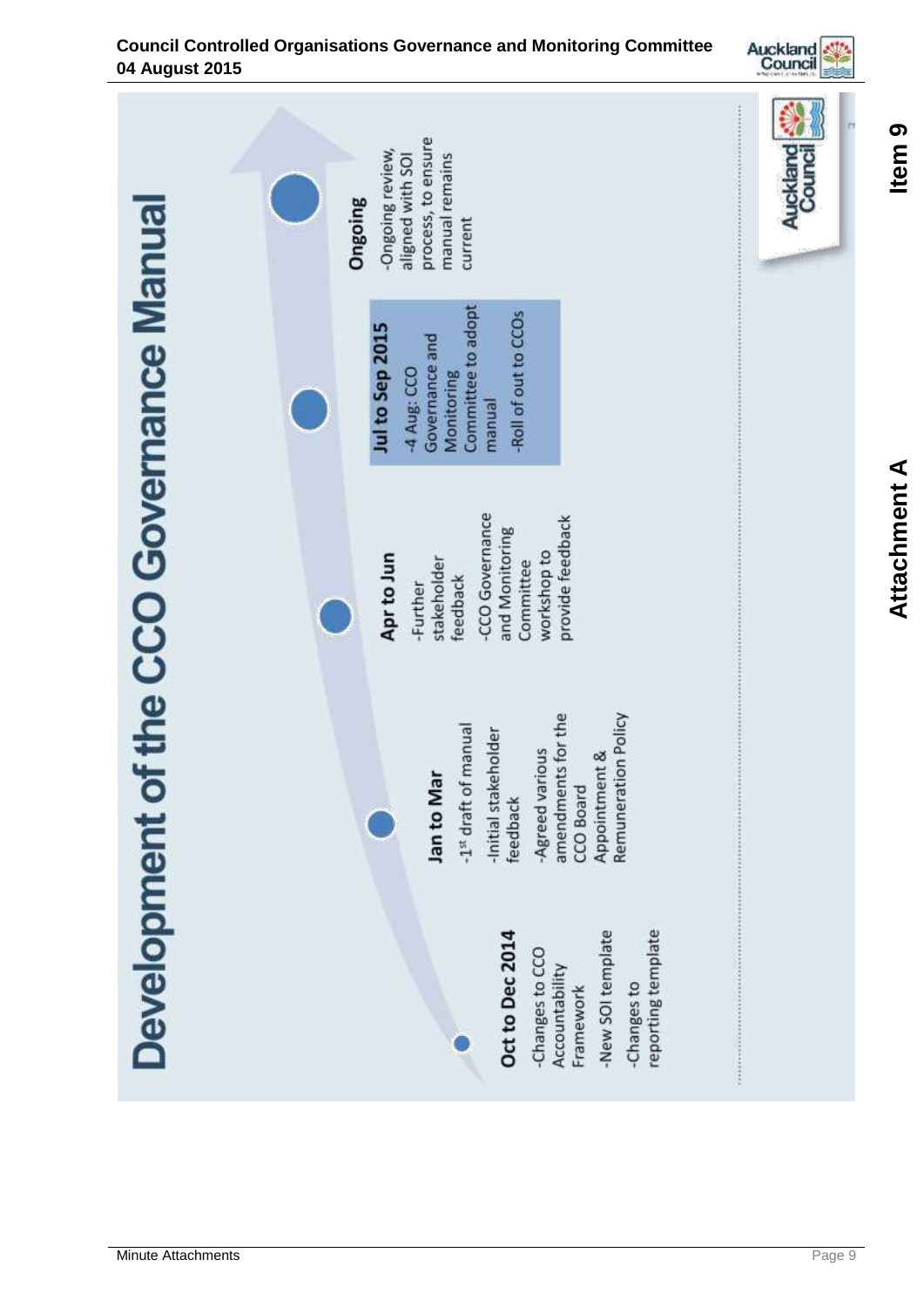



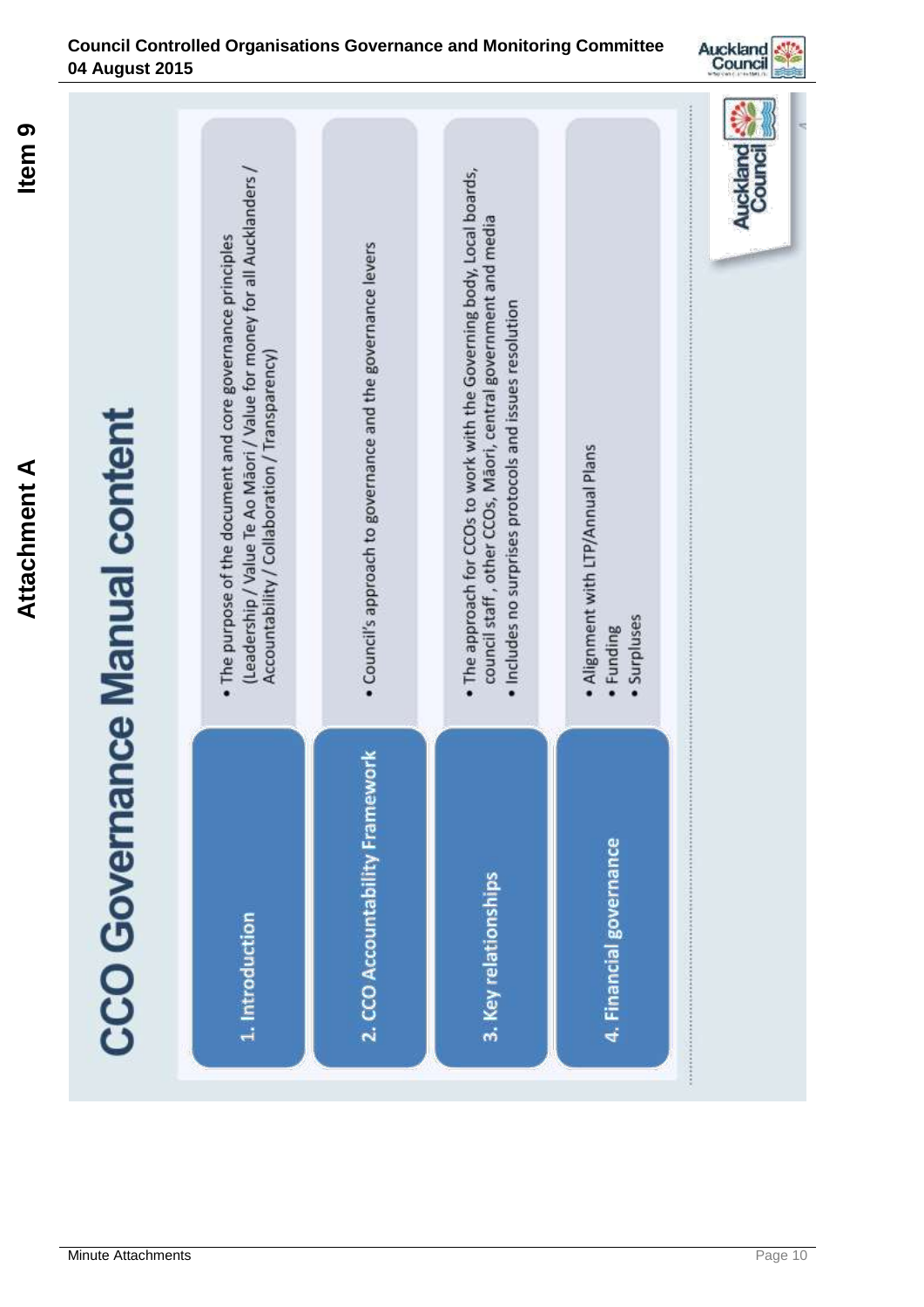

Item<sub>9</sub> **Item 9**

Minute Attachments **Page 11** 

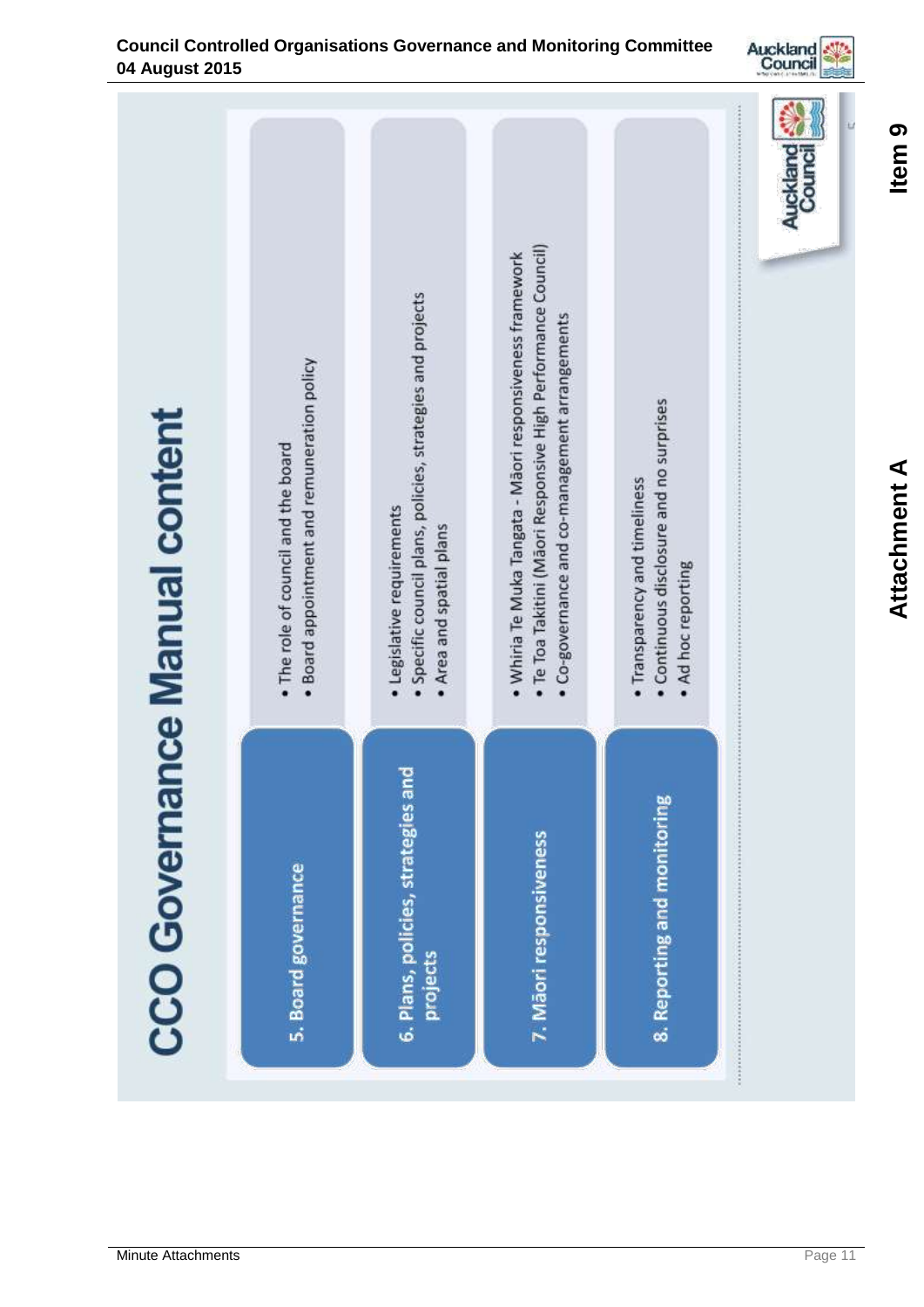### **Council Controlled Organisations Governance and Monitoring Committee 04 August 2015**